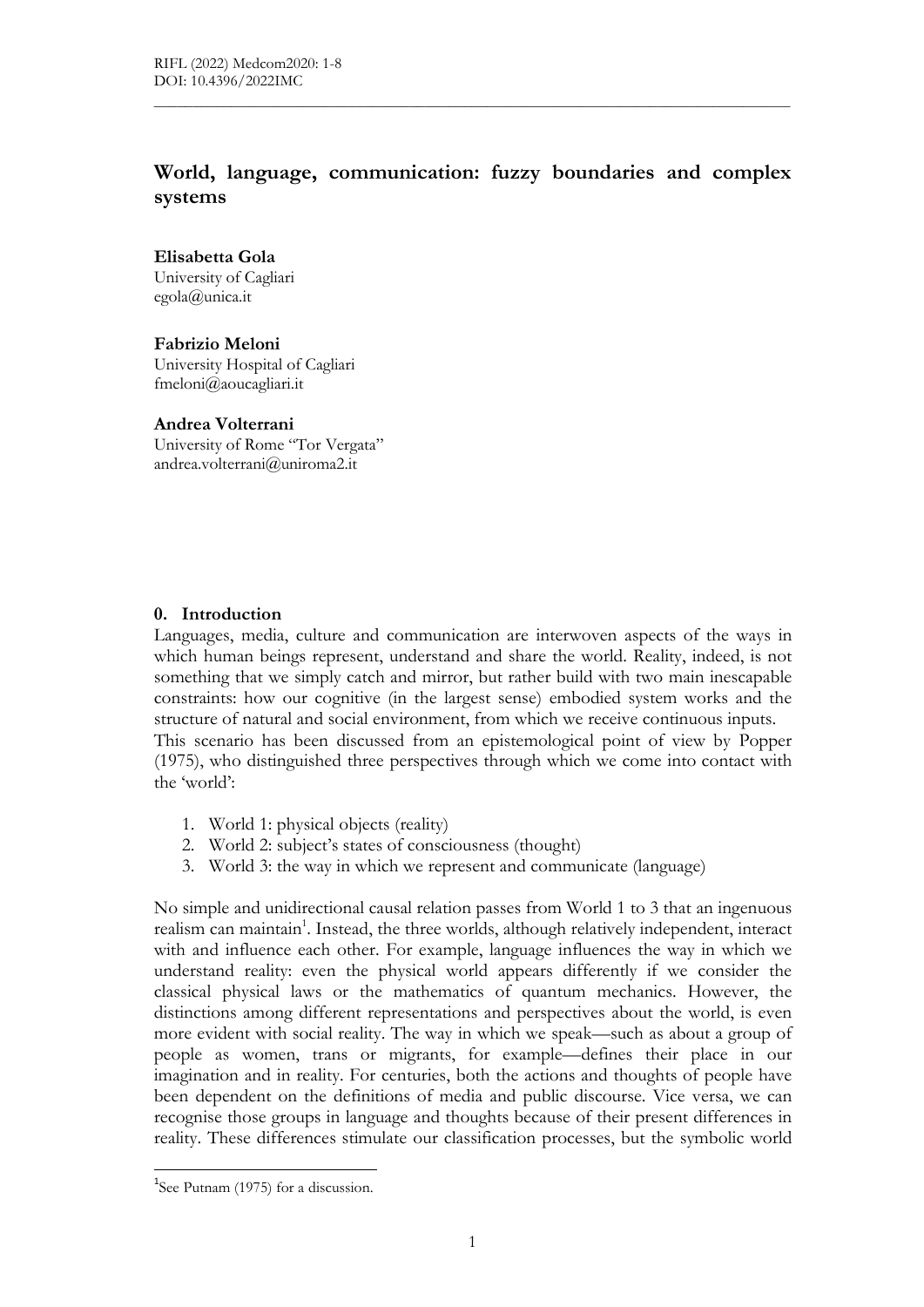and power of public communication induce stereotypes creation, political opinions and discriminations.

 $\mathcal{L}_\mathcal{L} = \{ \mathcal{L}_\mathcal{L} = \{ \mathcal{L}_\mathcal{L} = \{ \mathcal{L}_\mathcal{L} = \{ \mathcal{L}_\mathcal{L} = \{ \mathcal{L}_\mathcal{L} = \{ \mathcal{L}_\mathcal{L} = \{ \mathcal{L}_\mathcal{L} = \{ \mathcal{L}_\mathcal{L} = \{ \mathcal{L}_\mathcal{L} = \{ \mathcal{L}_\mathcal{L} = \{ \mathcal{L}_\mathcal{L} = \{ \mathcal{L}_\mathcal{L} = \{ \mathcal{L}_\mathcal{L} = \{ \mathcal{L}_\mathcal{$ 

This is the reason for the inclusion of a panel on philosophy and theory of language in a scientific context in the medcom2020 conference, to devote further analysis on sociological issues and phenomena. We believe that to understand the complete picture of a communication phenomenon requires the consideration of the abovementioned three aspects and their relationships.

Indeed, in our perspective, the perception is the process closest to reality,

'Passes' from the world of language, which is mainly medial, and then builds a double relationship with the world of thought on the one hand and the world of reality on the other, although not without transformations of meaning and significance. Such transformations take place in a proximal zone in which more advanced collective representations can affect individual representations. This place is a boundary zone in which collective and historically institutionalised representations, i.e. what Popper terms World 3 retroacts on the World 2 of individual beliefs (Tagliagambe 1997). This perspective is important as it points out that the process of creating representations from the physical world is neither deterministic nor unidirectional, but constitutes a boundary zone in which several forces are at play. (Volterrani, 2022)

In this study, we examine three cases, which, starting from one of these three Popperian worlds, show the effects on the other two and how changes in our comprehension, behaviours and actions are—in a relevant way—based on the complex system of communication. Starting from these reflections, we eventually present the papers collected in this Special Issue of Rivista di Filosofia del Linguaggio (RIFL).

### 1. World 1: Reframing reality: the case of social communication

Several topics are not easy to communicate, because they cannot leverage the principles of advertising; that is, stimulate 'happiness' and positive emotions. Difficult and 'uncomfortable' realities such as a pandemic, blood harvesting, or poverty cannot be communicated through simple and direct 'call to action'.

A different strategy that is based on stimulating the knowledge of reality that we want to communicate and change is necessary, and this is possible in a model that starts from the study of the perception of reality and develops ways to involve those who live in reality and consider raising the degree of knowledge. However, this goal requires interaction and epistemic use of emotions.

The University Hospital of Cagliari is a good example. The hospital is present on all social and messaging platforms, creating a large community to bring together citizens, public health and health workers. The goal is to be close to citizens, not to wait for them to have a problem but to reach, meet and help them.

This goal has been achieved by putting together all traditional and innovative communication modes. Their activity on social media is very strong with significant growth; consider that in the period of 26 March to 24 April, the institutional Instagram page involved approximately 1,200,000 people and a 30% increase in followers.

Each social media has its own audience and its own language, and therefore, the posts are never the same. Even if we talk about stressful topics, the language used is different. The topics covered are never self-referential but the social team proposes posts that tell the life of the hospital with a continuous storytelling that shows the faces, eyes and hands of doctors and nurses during their work.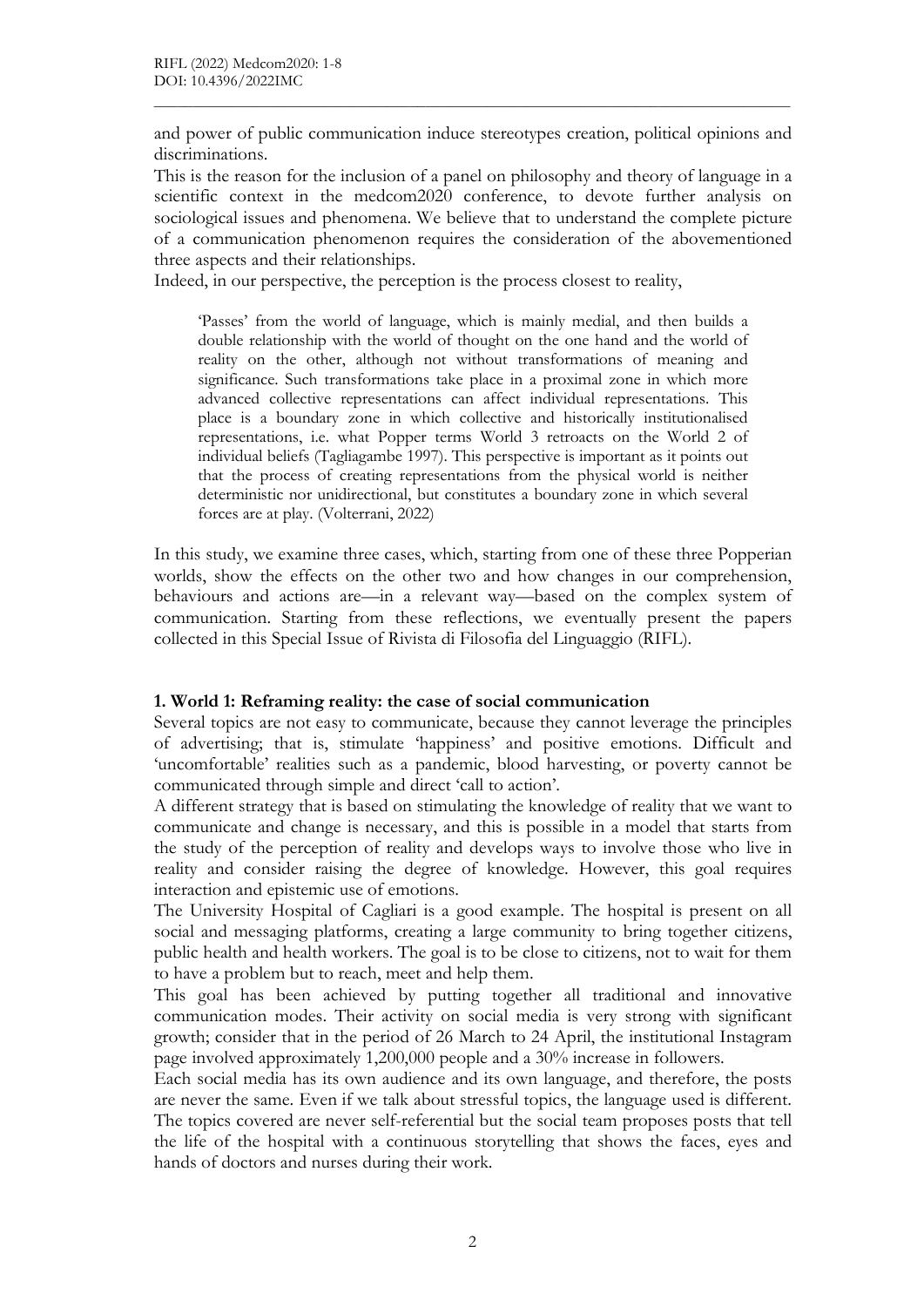This mode is highly appreciated, as shown by the resulting constant growth of all their social pages.

 $\mathcal{L}_\mathcal{L} = \{ \mathcal{L}_\mathcal{L} = \{ \mathcal{L}_\mathcal{L} = \{ \mathcal{L}_\mathcal{L} = \{ \mathcal{L}_\mathcal{L} = \{ \mathcal{L}_\mathcal{L} = \{ \mathcal{L}_\mathcal{L} = \{ \mathcal{L}_\mathcal{L} = \{ \mathcal{L}_\mathcal{L} = \{ \mathcal{L}_\mathcal{L} = \{ \mathcal{L}_\mathcal{L} = \{ \mathcal{L}_\mathcal{L} = \{ \mathcal{L}_\mathcal{L} = \{ \mathcal{L}_\mathcal{L} = \{ \mathcal{L}_\mathcal{$ 

This result convinced University Hospital of Cagliari to work on a new major project called Digital Audience Relations Office, a structure provided by the Italian State in all public administrations and is often a place where citizens complain about the malfunctioning of public offices. The University Hospital of Cagliari has transformed it into a public space where citizens and the hospital meet, where you can ask and have information or solutions to your problems in real time every day and all year round.

The University Hospital of Cagliari has not only created a comfortable environment to welcome citizens but also a software that allows all citizens to obtain all the information they need wherever they are located.

In such communication platform, the orientation to the solution of problems, to the relationship and to the constant attention to the citizens is the most powerful element.

The goal is to create a community with mutual trust and understanding, which helps to improve the quality of work and care. Healthworkers work more serenely and citizens gain the feeling of being heard and welcomed by the hospital.

## 2. World 2: From stereotypes to discrimination

As part of the Oltre European project, we gained the opportunity to analyse and reflect on how stereotypes on second-generation Muslim girls come into play both to simplify the reality we believe we are observing and to label and stigmatise that group. We then attempted to identify the pre-existing stereotypes in the collective imagination and practise ways to flank them with ideas and images of an opposite sign.

The stereotype is a cognitive process that comes into play when we need to grasp a portion of reality in a simplified way. Stereotype has its roots in the collective imagination, at times latching on to images and representations of other groups and themes and at other times remaining on the surface without any contact with factual reality.

Examples of the first type are those that place all those who 'seem' foreigners indiscriminately alongside a potential danger because they are different culturally and in other ways. Examples of the second type are those that arise from generic 'hearsay' that remains on the surface due to the lack of relations of real knowledge.

In both cases, we have a simplification that often leads first to a trivialisation and then, without any critical capacity, leads to a stratification of stereotyped ideas and images that feed individual and, above all, collective prejudices.

In the collective imagination, many groups, often minorities, are thought of through stereotypes. In our evaluations and decisions, it is precisely stereotypes that guide us and not the real knowledge of people. This leads to social injustice, conflict and in the most serious cases, radicalisation.

Second-generation young people of the Muslim religion are the object of both stereotyping processes: they are foreigners because, although born in Italy, their parents are foreigners and, at times, they have 'seemingly' different skin colour, somatic features or ways of dressing (e.g. the veil for girls). They are also the subject of 'hearsay', such as when someone calls them terrorists because attacks in other countries and situations have been carried out by second-generation young Muslims.

The double discrimination resulting from these stereotyping also adds to the difficult condition of being bridges (in the best of cases) or in the middle of two cultures: the Italian and that of their parents' origin. In this case, the stereotypes can be derived, for example, from relatives who have remained in their countries and who label them as different from their own culture.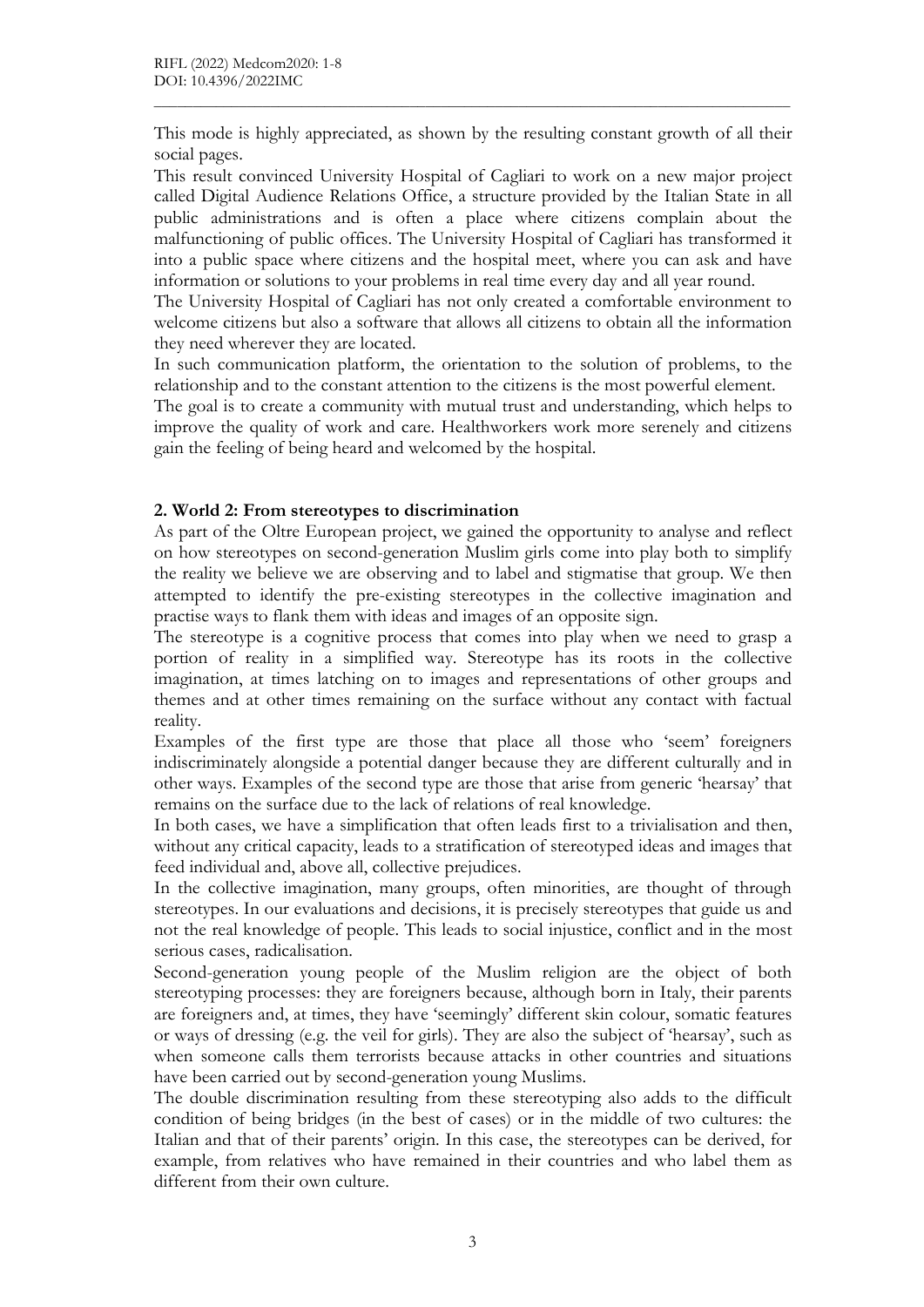Clearly, discrimination acts heavily on the individual identities of second-generation young people, generating psychological problems, separations, conflicts and, unfortunately in some cases, radicalisation.

 $\mathcal{L}_\mathcal{L} = \{ \mathcal{L}_\mathcal{L} = \{ \mathcal{L}_\mathcal{L} = \{ \mathcal{L}_\mathcal{L} = \{ \mathcal{L}_\mathcal{L} = \{ \mathcal{L}_\mathcal{L} = \{ \mathcal{L}_\mathcal{L} = \{ \mathcal{L}_\mathcal{L} = \{ \mathcal{L}_\mathcal{L} = \{ \mathcal{L}_\mathcal{L} = \{ \mathcal{L}_\mathcal{L} = \{ \mathcal{L}_\mathcal{L} = \{ \mathcal{L}_\mathcal{L} = \{ \mathcal{L}_\mathcal{L} = \{ \mathcal{L}_\mathcal{$ 

How is it possible to imagine ways of counteracting this role of stereotypes and prejudices?

One of the ways we have followed is to co-construct participatory communication spaces where ideas, images and even stereotypes can be compared between secondgeneration youth and their peers. To carry out this goal, we have promoted the protagonism of people who are 'carriers' of diversity and stereotypes together with others to delve deep into collective imaginaries about the characteristics of pre-existing stereotypes. These spaces allow us to imagine first and then realise media products and narratives that are capable of showing other points of view and perceptions. These media may never be able to replace existing stereotypes and prejudices, but if offered in quality and quantity, can stratify other ways of seeing and thinking in the collective imagination. At the end of the project, we certainly cannot say that we have changed the collective imagination, but rather we have learned a new way of constructing communication that counters stereotypes. For this endeavour to have visible effects, to provide continuity in quality and quantity to media products and narratives is necessary and to offer a ritual in their fruition that allows diversity to become 'normal'.

## 3. World 3: Newand deliberate metaphors to break conventional schemas

Among the cases that indirectly show how much our individual perspectives are social construction, built on our cognitive processes, metaphors are a litmus paper.

In a general sense, linguists and philosophers of language agree on the idea that language, thought and action are strictly related (Sapir 1929). In addition, cognitive scientists (Fodor 1975), psychologists (Pinker 1994/2007) and anthropologists (Whorf 1940) have maintained that language and thought interact significantly in many ways. However, still we have no ultimate answer:

The idea that different languages may influence thinking in different ways has been present in many cultures and has given rise to many philosophical treatises. Because it is so difficult to pin down effects of a particular language on a particular thought pattern, this issue remains unresolved.<sup>2</sup>

Although this problem is debated from an empirical and individual perspective, a general agreement revolves around the fact that words and signs are interlaced and have an impact on conceptual representation, language and media. This agreement can be observed in very special semantic and pragmatic phenomena: metaphors.

A metaphor is a linguistic and cognitive structure in which two domains interact to generate new meaning. One of the domains is more familiar and play the role of the base for a projection onto a domain that most of the time is more abstract or less known. For example, in the Bohr model of the atom as a tiny solar system, the former is the target domain while the latter is the source domain. The solar system was well known by scientists at the time when they were trying to understand atomic physics, and the above metaphor has been a helpful starting point of the scientific progress that ended up creating the quantum mechanics. Nowadays, we know that the Bohr model of the atom was incorrect, but the concept of tiny solar systems has captured the

-

<sup>2</sup> Bernard Comrie, "Language and Thought," Linguistics Society of America, accessed 18 January 2022, https://www.linguisticsociety.org/resource/language-and-thought.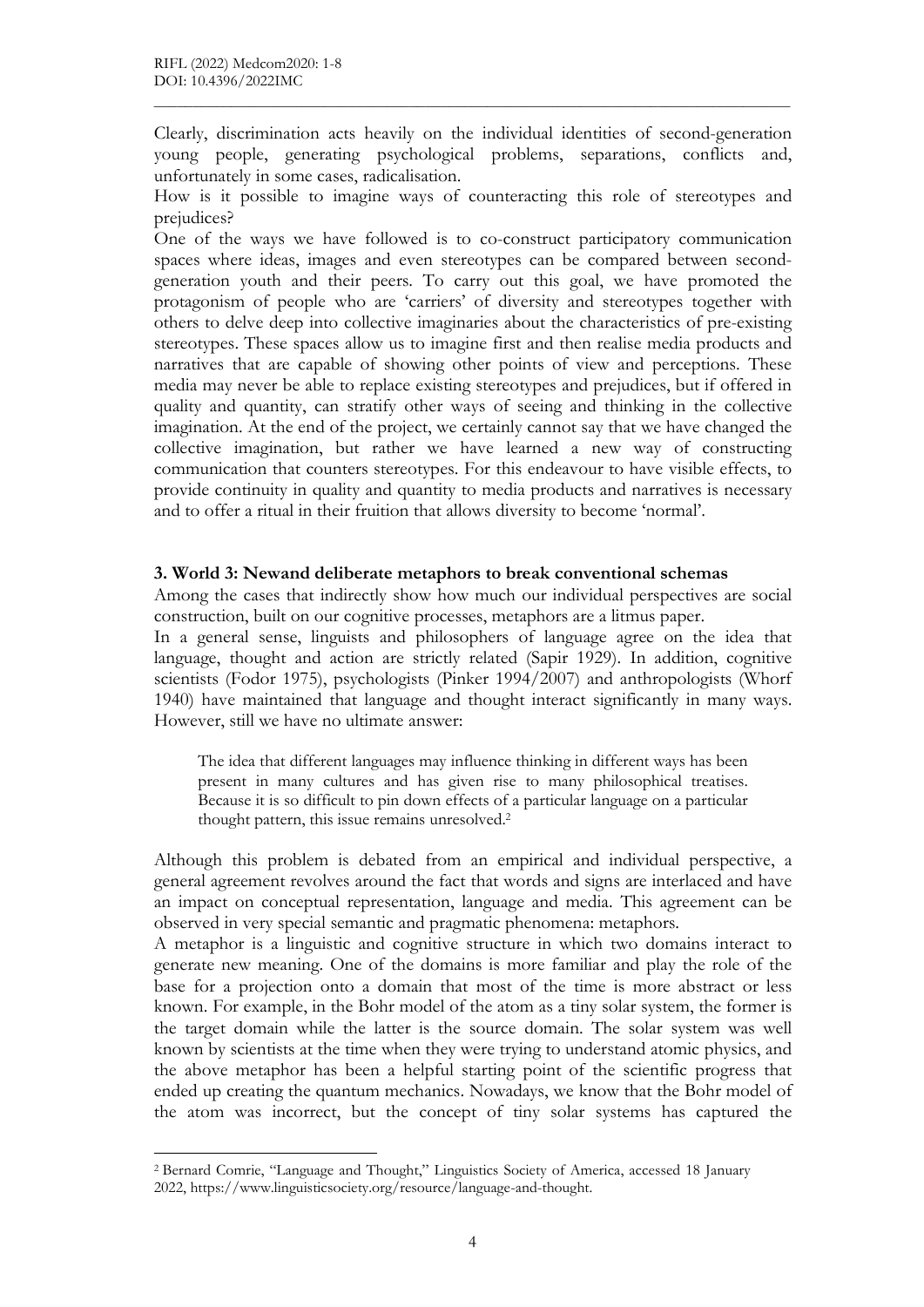imagination of many people and is in any case the foundation of several hypotheses that are still under evaluation.

 $\mathcal{L}_\mathcal{L} = \{ \mathcal{L}_\mathcal{L} = \{ \mathcal{L}_\mathcal{L} = \{ \mathcal{L}_\mathcal{L} = \{ \mathcal{L}_\mathcal{L} = \{ \mathcal{L}_\mathcal{L} = \{ \mathcal{L}_\mathcal{L} = \{ \mathcal{L}_\mathcal{L} = \{ \mathcal{L}_\mathcal{L} = \{ \mathcal{L}_\mathcal{L} = \{ \mathcal{L}_\mathcal{L} = \{ \mathcal{L}_\mathcal{L} = \{ \mathcal{L}_\mathcal{L} = \{ \mathcal{L}_\mathcal{L} = \{ \mathcal{L}_\mathcal{$ 

To show how metaphors can serve as the acid test of hypothesis that language and thought are strictly dependent on each other, we consider the conceptual metaphors on the one hand and deliberate metaphors on the other.

Conceptual metaphors are cognitive structures that frame our knowledge at various levels. Primary metaphors shape our first conceptualisations, starting from the physical interactions between our body and the environment in which we experience forces, power, movements, and resistance. These cases include orientation metaphors, an example of which is when we consider that we make progress when we are going ahead; the orientation metaphor's schema is grounded on the fact that we walk moving ahead because of the position of our eyes. We find the same strong relationship in cases in which the ground is not as constrained from the biological and physical world, but mainly depends on anthropological history.

We conceptualise many of our cultural and social relationship in terms of war:

'Words are weapons in this verbal combat: sharp-tongued people make cutting remarks, for example, and sticks and stones may break my bones, but words will never hurt me seems to be a formulaic attempt to assert the metaphorical rather than literal status of such weapons'. (Sweetser 1992: p. 713)

Language and its symbolic strength shape the world view of learners and the way in which they think and act. Metaphors frame the understanding and interpretation of what we call reality.

'A commonly seen conceptual metaphor is 'argument is war'. This metaphor shapes our language in the way we view argument as a battle to be won. In debates, teams 'attack' the weak points of their opponents' arguments, and in the end one team 'wins' and the other 'loses'. These metaphors are not only prevalent in our language, but we perceive and act in accordance with them'.<sup>3</sup>

This phenomenon is not limited to metaphors and is called a 'framing effect', a process that essentially involves selection and salience:

'To frame is to select some aspects of a perceived reality and make them more salient in a communicating text, in such a way as to promote a particular problem definition, causal interpretation, moral evaluation, and/or treatment recommendation for the item described'. (Entman 1993: 52)

The concept of 'war' has been used as source domain of metaphors for many target domains: argument, sports, politics, health and, more recently, the pandemic. Given its framing power, many scholars suggest not to use it. For example, many authors suggest not to use it to encourage cancer patients or to prevent cancer disease, because of its ineffectiveness and even harmful results (REF). As for the storytelling of the literal and real world, Lakoff showed the danger of representing all the war scenario with heroes, victims and rescue, when the object of the narration is an actual war. In the paper, Metaphor and war: the metaphor system used to justify war in the gulf (1991), Lakoff examines the newspaper narration and concludes that:

-

<sup>3</sup> https://strengtheningthecore.wordpress.com/145-2/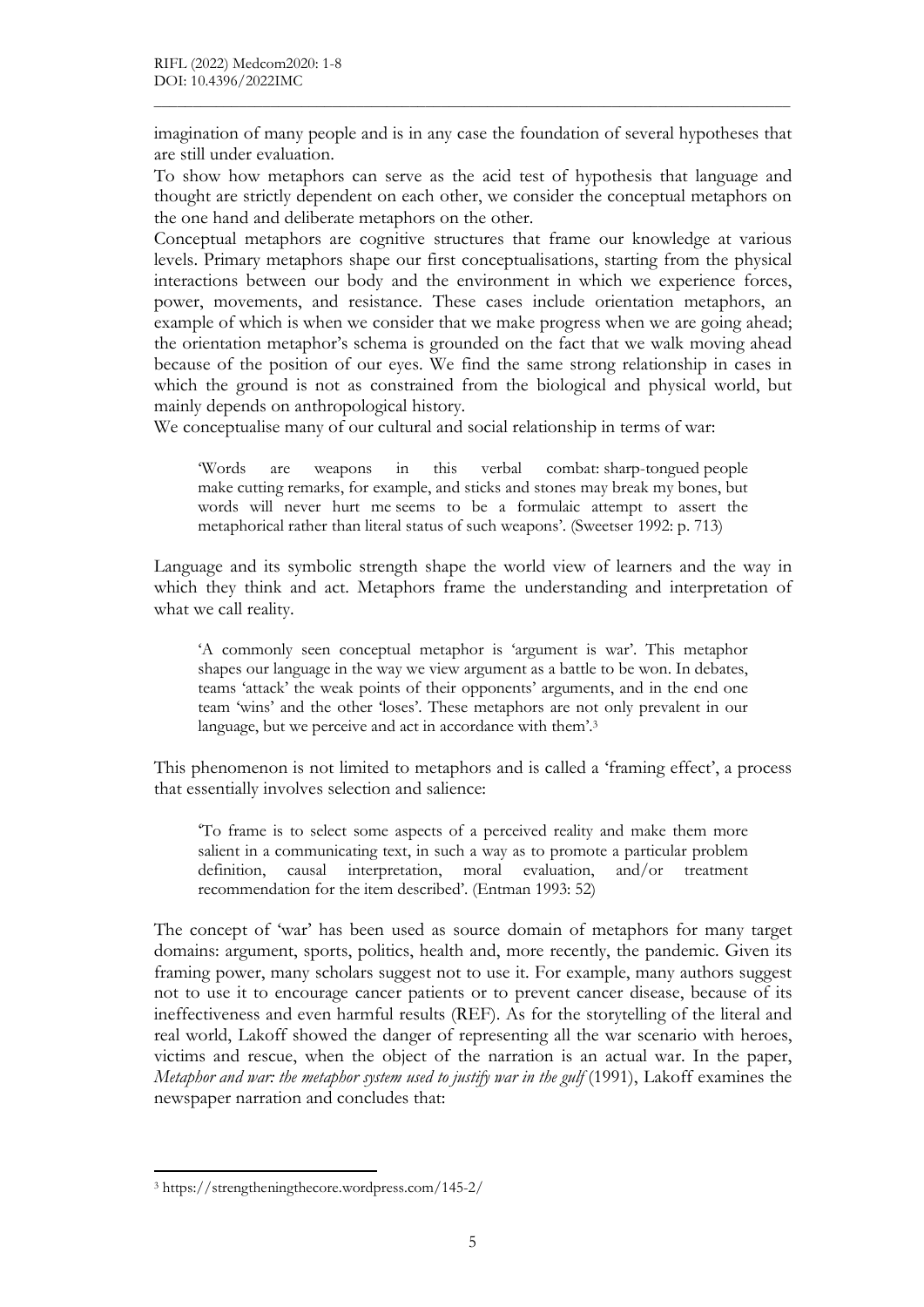-

'Metaphors can kill. The use of a metaphor with a set of definitions becomes pernicious when it hides realities in a harmful way. It is important to distinguish what is metaphorical from what is not. Pain, dismemberment, death and starvation are not metaphorical; they are real, and in a war they afflict hundreds of thousands of real human beings whether Iraqi, Kuwaiti or American'.(Lakoff 1991: p. 32)

 $\mathcal{L}_\mathcal{L} = \{ \mathcal{L}_\mathcal{L} = \{ \mathcal{L}_\mathcal{L} = \{ \mathcal{L}_\mathcal{L} = \{ \mathcal{L}_\mathcal{L} = \{ \mathcal{L}_\mathcal{L} = \{ \mathcal{L}_\mathcal{L} = \{ \mathcal{L}_\mathcal{L} = \{ \mathcal{L}_\mathcal{L} = \{ \mathcal{L}_\mathcal{L} = \{ \mathcal{L}_\mathcal{L} = \{ \mathcal{L}_\mathcal{L} = \{ \mathcal{L}_\mathcal{L} = \{ \mathcal{L}_\mathcal{L} = \{ \mathcal{L}_\mathcal{$ 

Nevertheless, we cannot avoid metaphors; we can only 'resist'<sup>4</sup> them and/or select different ones. To do that, we have to adopt different, deliberate, creative metaphors that can have an impact on the people substituting the conventional metaphors. For example, we can substitute the war with a journey metaphor to speak about cancer, arguments can be seen as dances in which each person contributes to end up in a coordinated reasoning, and human «memory is not a storage place but a story we tell ourselves in retrospect» (Shpancer 2010: 38).

In conclusion, both conventional and deliberate/creative metaphors shape the world, the way in which we represent it, and both frame our thinking and actions. However, only deliberate uses of creative metaphors can promote a reframing, through counter narratives, to promote changes for a better society.

The articles collected in this volume are all examples of the mechanisms discussed in this introductory section. Such research effectively shows the porous boundary zone in which collective and historically institutionalised representations, retroact on the individual beliefs and social behaviours. To classify them in one of the three cases is difficult, precisely because the three worlds are always strictly interlaced, as we saw also in our case studies. However, we seek to identify the world that best represents the starting point of the studies presented.

As representative of an approach that investigates reality more directly than the others, we consider the papers Manifestation of Panic in Mass Media: COVID-19 Case in Lithuania, by Miglė Eleonora Černikovaitė (Vilnius Gediminas Technical University, Creative Industries Faculty, Department of Creative Communication, Lithuania); Post-experts in Polish Mainstream Media: Quantitative and Qualitative Analysis of Selected Information Programs, by Guzik Aldona (Pedagogical University of Cracow/Institute of Philosophy and Sociology, Poland) and From 'Authenticity' to 'iThenticity' – The Quest for Truth in a Post-Patriarchal World, by Alessio Pisci (University of Cagliari, Italy).

Miglė Eleonora Černikovaitė indeed examines an effect of the Covid-19 pandemic in media, showing how a concrete phenomenon became a manifestation of panic because of media communication. Guzik Aldona uses quantitative and qualitative data and examines the special role of (post)experts have always played in society, a point of view that tends to see the reality more directly. Alessio Pisci goes under World 1 because of the focus on truth, even if he questionsits epistemological status of authenticity.

We consider the papers *Criticism on Computer Reason (Ciberculture)*. Modern and Contemporary Aspects of Jean Baudrillard's Thought by Filippo Silvestri (Università degli Studi di Bari 'Aldo Moro') and The Role of Intercultural Communication in the Formation of Language Competence by Larisa Anatolyevna Kosareva (People's Friendship University of Russia, Russia) as good examples of the role of World 2.

Three papers that clearly orient their research starting from language or focusing on language mechanisms are as follows:

Languages and Symbols in Communicating COVID-19 in Sardinia (Italy) by Alice Guerrieri (University of Cagliari, Italy); Corpus-Driven Approaches to the Representation of Pakistani

<sup>4</sup> See the project "Resistence to metaphor" directed by Gerard Steen (2016-2022) (https://www.nwo.nl/en/projects/360-80-060)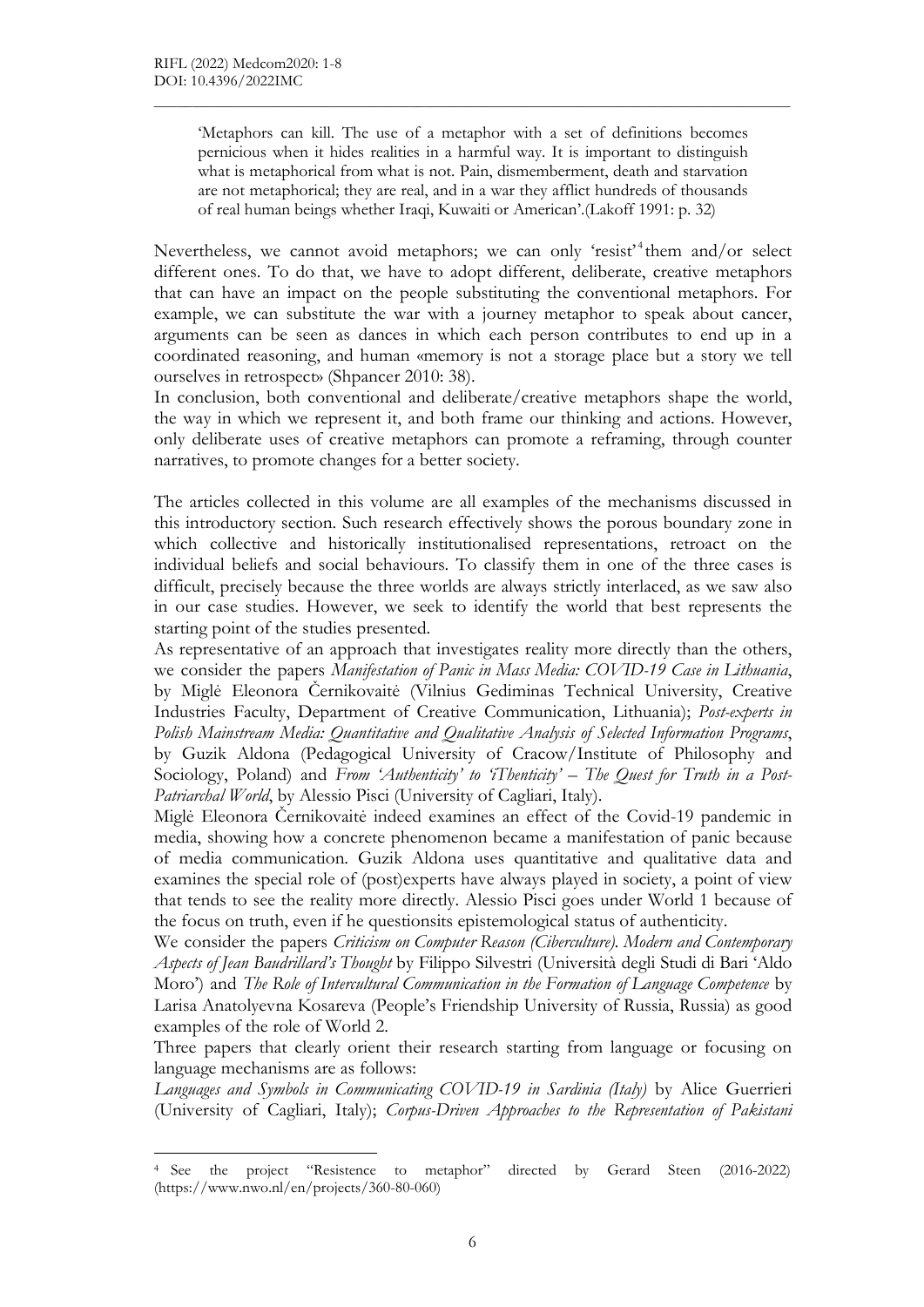Culture in Newspapers' Blogs by Tehseen Zahra (Air University, Islamabad) and The Role of Eye Contact in the Acquisition of Language: a Hypothesis by Paola Pennisi (Department of Adult and Childhood Human Pathology 'Gaetano Barresi', University of Messina) and the research group constituted by Sebastiano Nucera (Department of Cognitive Sciences, University of Messina) and Francesco and Bruno Galletti (Department of Adult and Childhood Human Pathology 'Gaetano Barresi', University of Messina).

 $\mathcal{L}_\mathcal{L} = \{ \mathcal{L}_\mathcal{L} = \{ \mathcal{L}_\mathcal{L} = \{ \mathcal{L}_\mathcal{L} = \{ \mathcal{L}_\mathcal{L} = \{ \mathcal{L}_\mathcal{L} = \{ \mathcal{L}_\mathcal{L} = \{ \mathcal{L}_\mathcal{L} = \{ \mathcal{L}_\mathcal{L} = \{ \mathcal{L}_\mathcal{L} = \{ \mathcal{L}_\mathcal{L} = \{ \mathcal{L}_\mathcal{L} = \{ \mathcal{L}_\mathcal{L} = \{ \mathcal{L}_\mathcal{L} = \{ \mathcal{L}_\mathcal{$ 

In her work, Alice Guerrieri studied the symbols used to represent Covid issues in Sardinia and showed how they are peculiar of a certain cultural area. Tehseen Zahra takes a corpus-driven approach, a method used more and more in linguistics and in the philosophy of language to study concepts classification and evolution, which examines the representation of Pakistani culture in a newspaper narration. By comparison, Paola Pennisi, Sebastiano Nucera, Francesco Galletti and Bruno Galletti examined a mechanism that allows the acquisition of language and eye contact.

In this volume, we present the papers in alphabetical order such that readers can imagine other interpretative paths and connections among the interesting arguments presented at the VI world conference on Media and Communication in Cagliari (online) on 17–19 June, 2021.

### References

Entman, Robert M. (1993), «Framing: Toward clarification of a Fractured Paradigm», in Journal of Communication, 43(4), pp. 51–58.

Fodor, Jerry A. (1975), The Language of Thought, Crowell Press, Springfield.

Lakoff, G. (1991), «Metaphor And War: The Metaphor System Used To Justify War In The Gulf», in Peace Research, May 1991, Vol. 23, No. 2/3, pp. 25-32.

Pinker, Steven (2007), The Language Instinct, 2<sup>nd</sup> ed., Harper Perennial Modern Classics, New York.

Popper, Karl (1975), Conoscenza Oggettiva: Un Punto di Vista Evoluzionistico, Armando Editore, Roma.

Putnam, H (1975), Mind, Language, and Reality, Harvard Un, Cambridge, Mass.

Sapir, Edward (1929), «The Status of Linguistics as a Science», in Language 4, pp. 207–14.